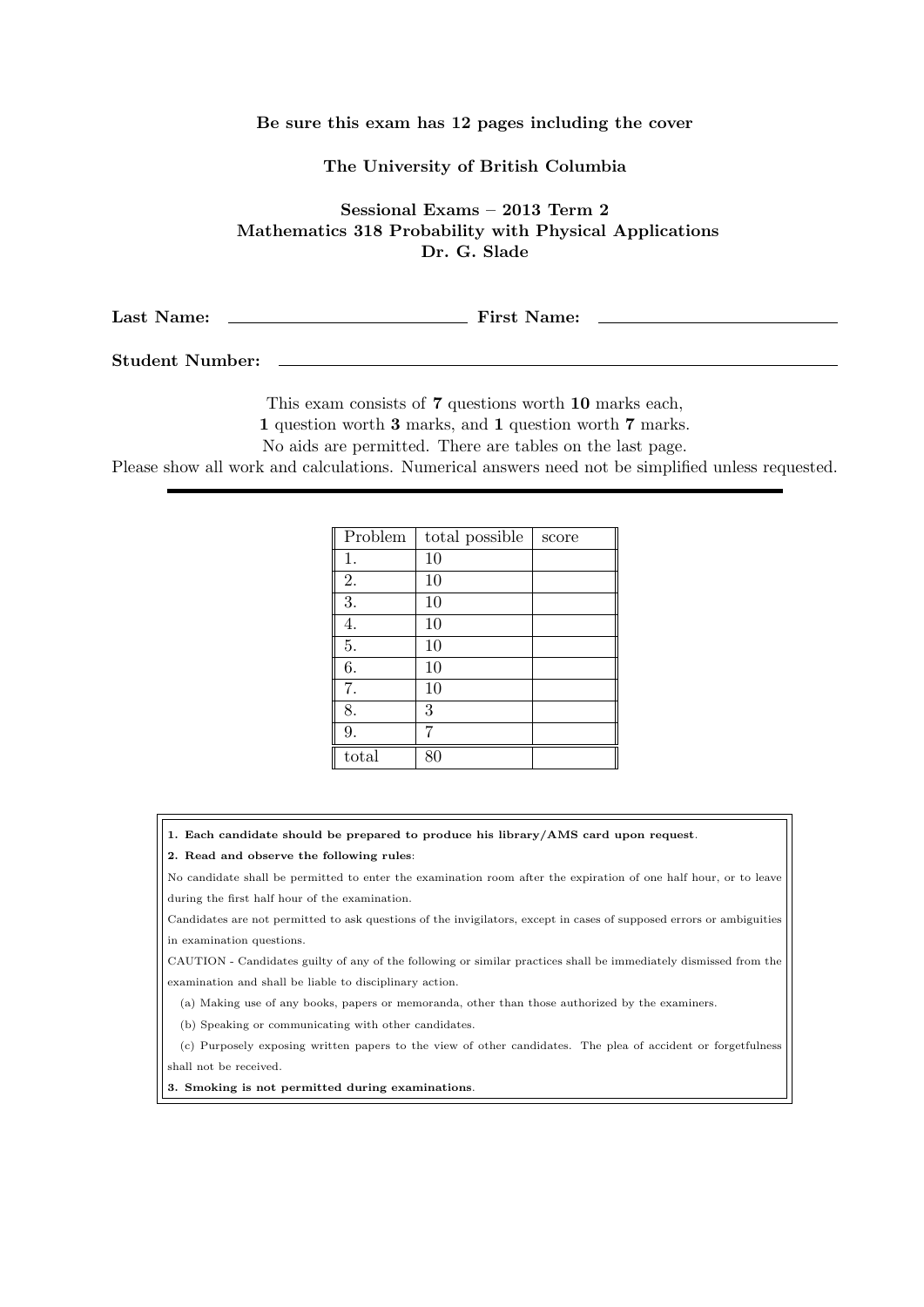(3 marks) 1. (a) Twelve different toys are to be divided among 3 children so that each child gets 4 toys. How many ways can this be done?

(3 marks) (b) How many ways can 4 men and 4 women sit in a row if no two men or two women sit next to each other?

(4 marks) (c) Suppose that *n* people, including Mr. Lee and Ms. Yang, are seated at random in a row of *n* seats. What is the probability that Mr. Lee and Ms. Yang sit next to each other?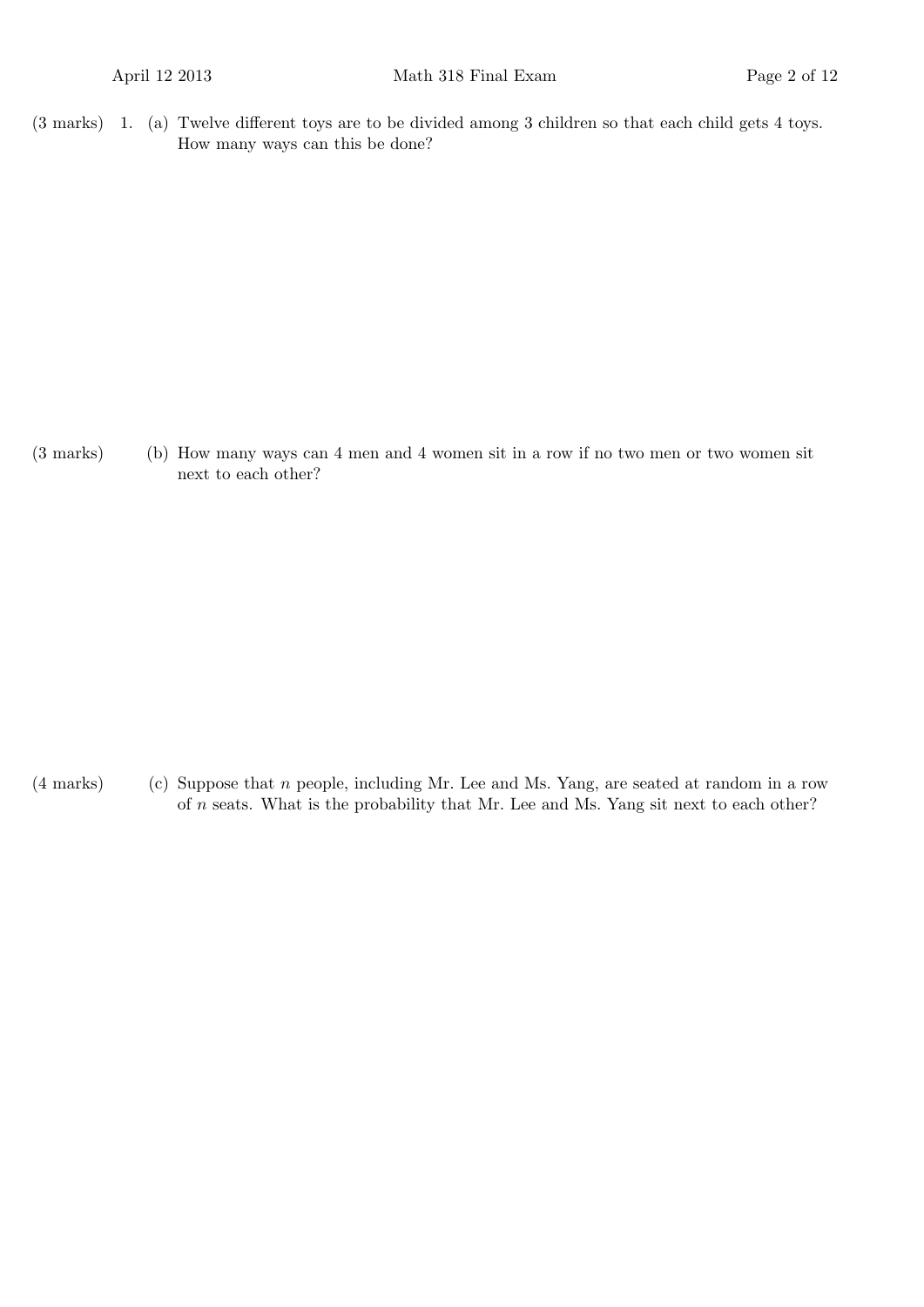(10 marks) 2. A woman has a brother with hemophilia but two parents who do not have the disease. Since hemophilia is caused by a recessive gene *h* on the *X* chromosome, we can infer than her mother is a carrier (i.e., the mother has the hemophilia gene *h* on one of her *X* chromosomes and the healthy gene *H* on the other), while her father has the healthy gene on his one *X* chromosome. Since the woman received one *X* chromosome from her father and one from her mother, there is a 50% chance that she is a carrier, and if so, there is a 50% chance that her sons will have the disease. If she has two sons without the disease, what is the probability that she is a carrier? (Give the actual number.)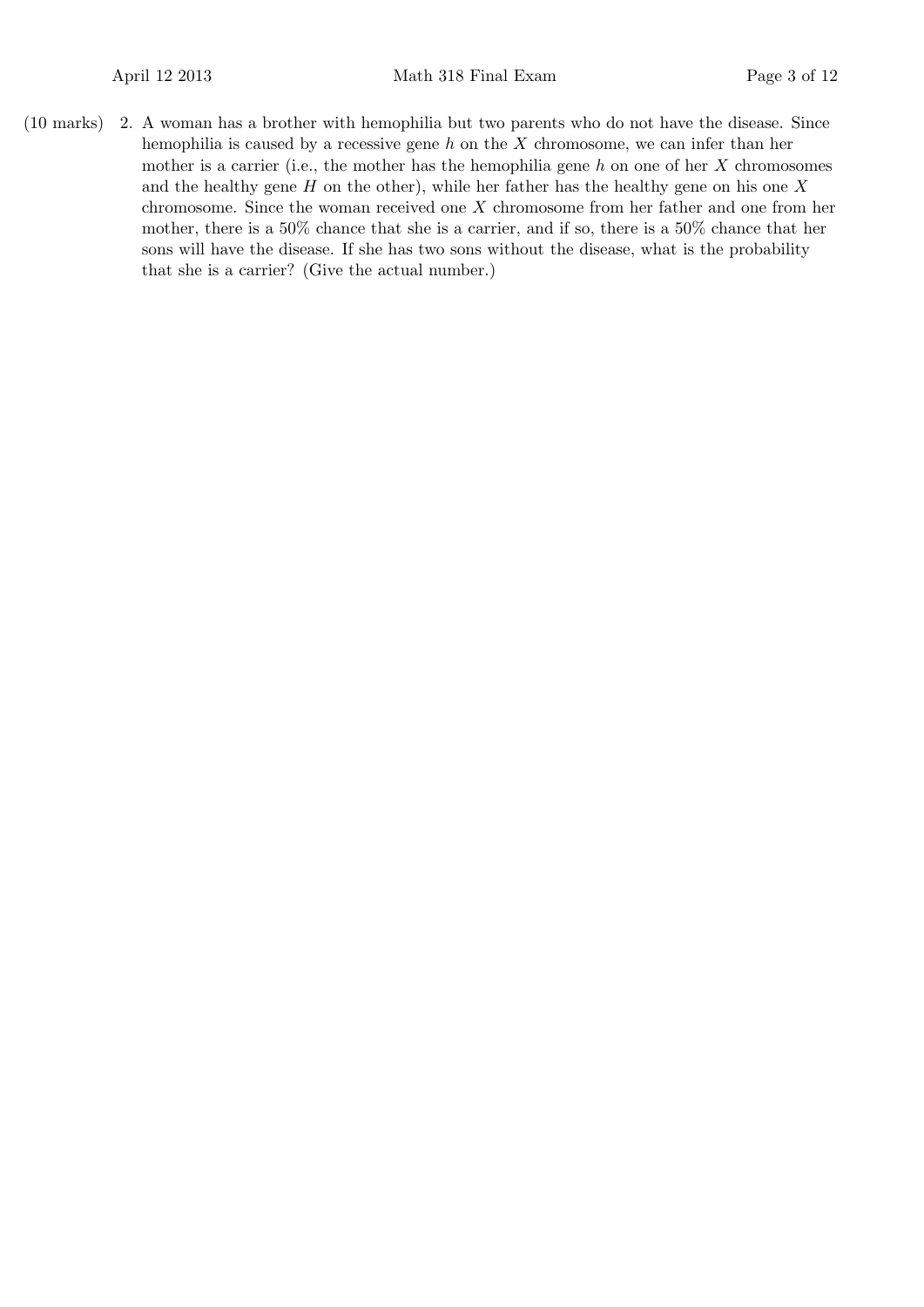- 3. A certain coin has probability *p* of showing Heads when flipped, and probability 1 *− p* of showing Tails, where  $p \in (0, 1)$ . When you are asked to name a distribution in this question, give all its parameters as well as the name.
- 
- (1 marks) (a) The coin is flipped repeatedly. Let *X* be the number of flips until the first Head is observed (counting the flip showing Heads). What is the distribution of *X*?

(1 marks) (b) The coin is flipped 1000 times. Let *Y* be the number of Heads observed in these 1000 flips. What is the distribution of *Y* ?

(2 marks) (c) Suppose that  $p = 0.005$ , and that the coin is flipped 1000 times. The number of heads Y has the exact distribution given in part (b), but an approximation to this distribution is applicable here. Using this approximation, what is the (approximate) probability that exactly 5 Heads were observed?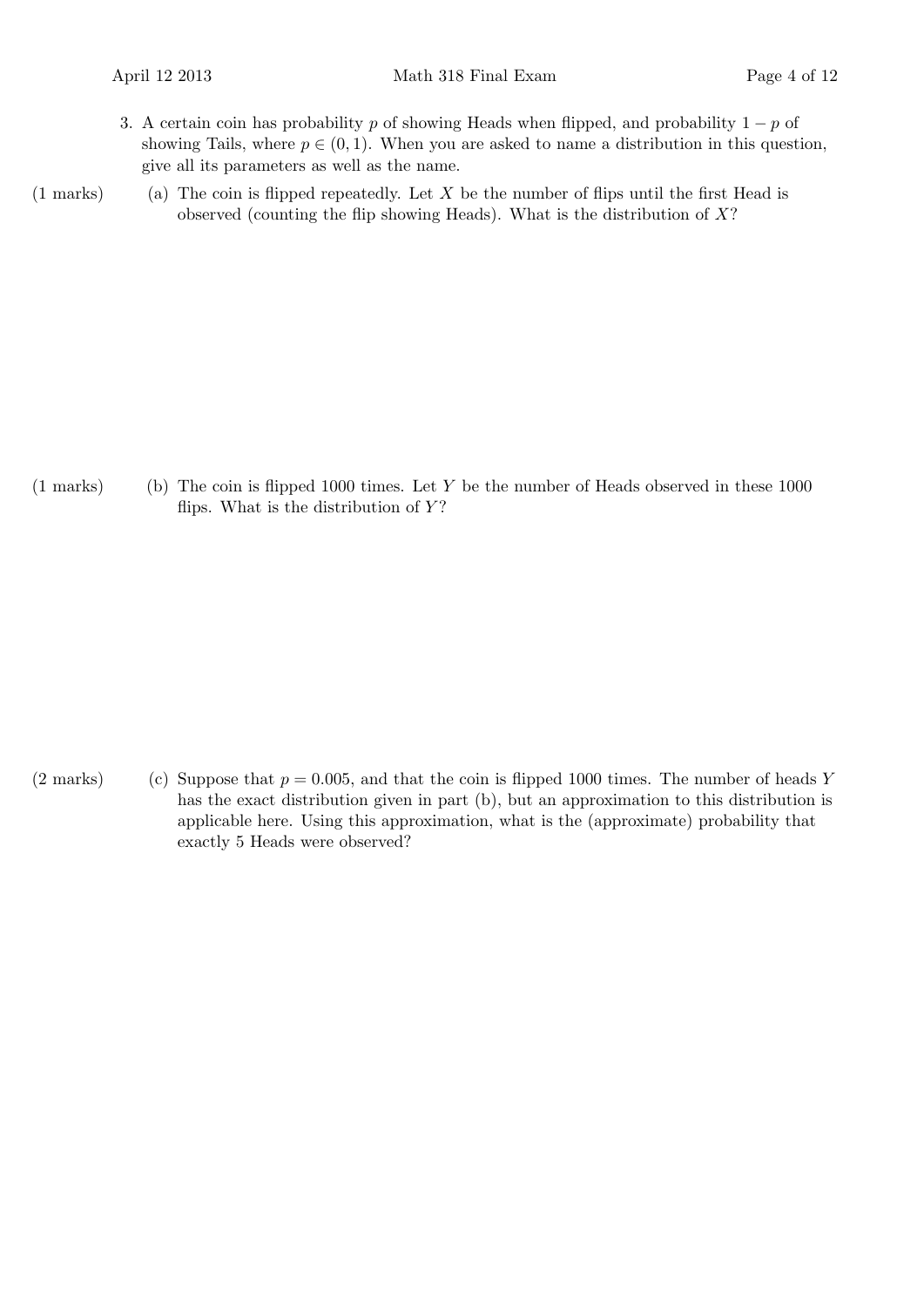(6 marks) (d) Suppose now that  $p = \frac{1}{2}$  $\frac{1}{2}$  and that the coin is flipped 40,000 times. Let *N* be the number of Heads observed. What is the probability that  $19,800 \leq N \leq 20,200$ ? (Give an actual number.)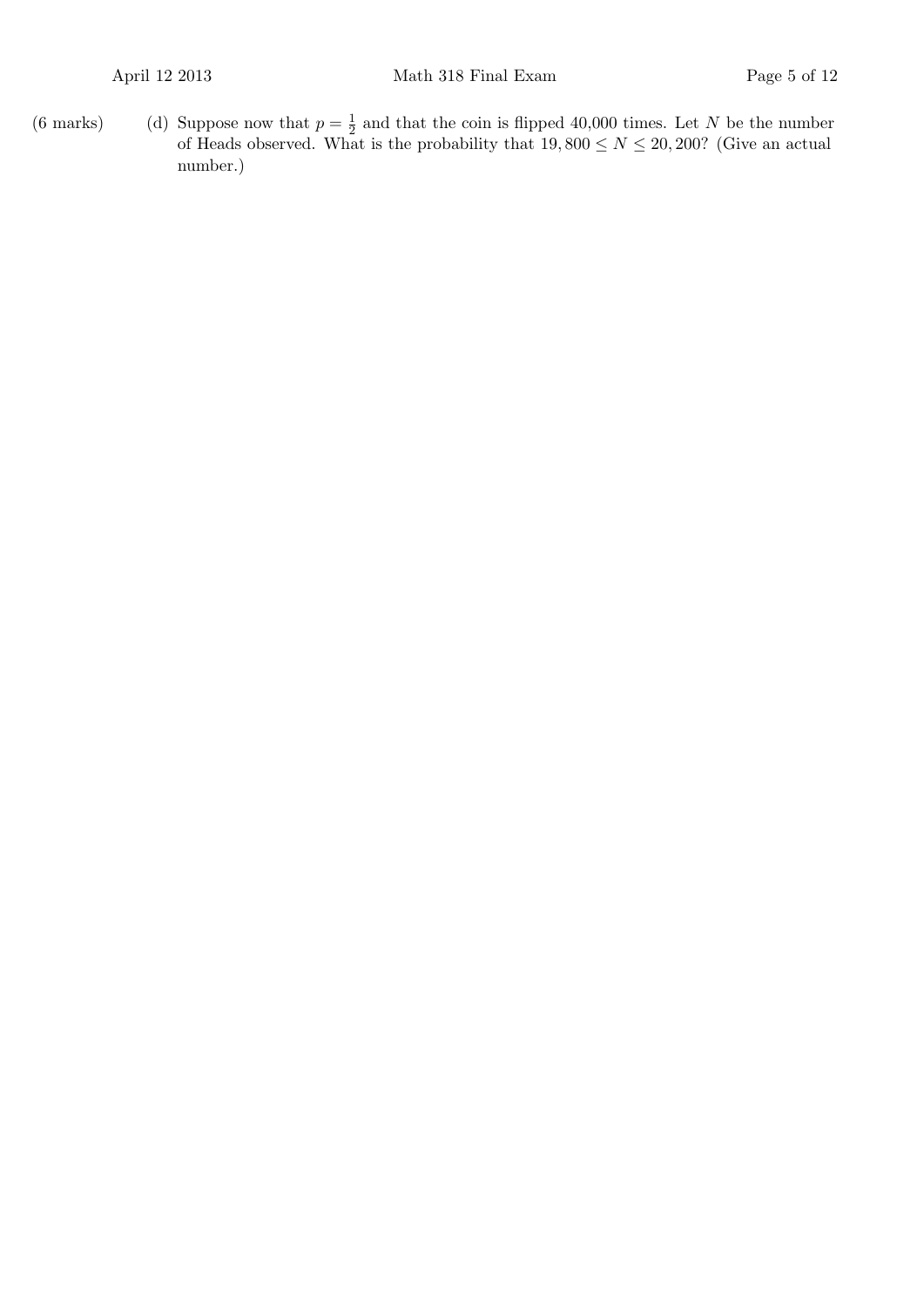4. (For this question you may find it useful to know that  $\int_{-\infty}^{\infty} e^{itx^2} e^{-x^2/2} dx = \sqrt{2\pi}$  $\sqrt{2\pi}(1-2it)^{-1/2}$ .)

(1 marks) (a) Let  $X_1, X_2, X_3, \ldots$  be independent and identically distributed  $Exp(\lambda)$  random variables. Let  $S_n = X_1 + \cdots + X_n$ . What is the distribution of  $S_n$  (name and parameter(s))?

(2 marks) (b) What is the characteristic function of  $S_n$ ?

(4 marks) (c) Let *Z*1*, Z*2*, . . .* be independent and identically distributed standard normal random variables. Let  $Y_n = Z_1^2 + \cdots + Z_n^2$ . What is the characteristic function of  $Y_n$ ?

(3 marks) (d) What is the distribution of *Y*2? What is the distribution of *Y*4? In both cases, give the name and parameter(s).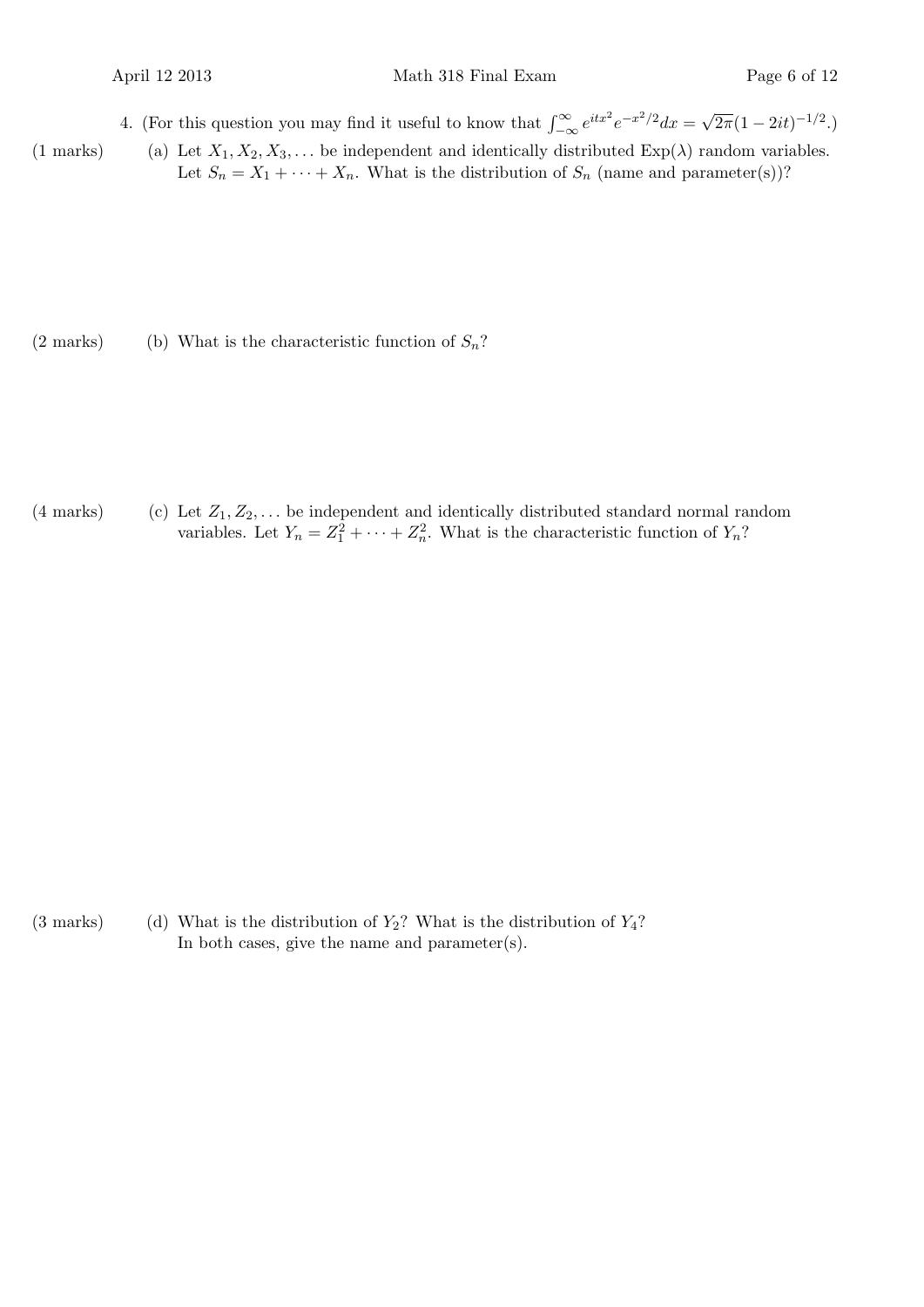- 5. Buses pass my stop according to a Poisson process of rate 6 per hour. Thus the intervals between buses are independent Exp(6) random variables. I arrive at the bus stop at time zero.
- (3 marks) (a) What is the probability that I wait at least 10 minutes for a bus?

(2 marks) (b) I wait ten minutes and no bus comes. What is the probability that I wait at least 10 additional minutes for a bus?

(2 marks) (c) Buses are independently full with probability  $\frac{1}{3}$ . As an experiment, I watch 12 buses pass. What is the probability that exactly 7 of them had space and 5 were full?

(3 marks) (d) Four buses arrive during the first half hour. What is the probability that exactly 6 buses arrive in total during the first hour?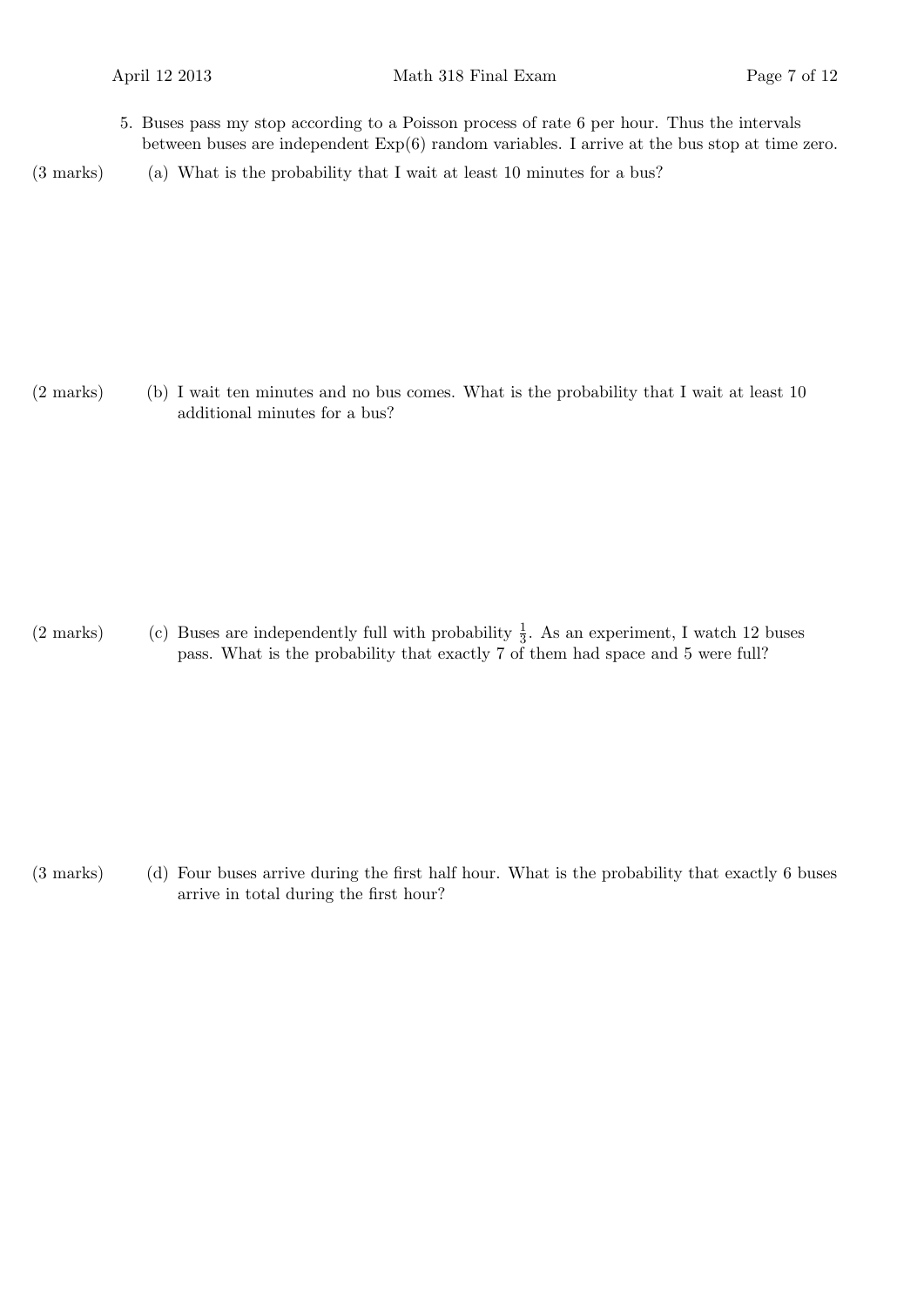- 6. Let *d* be a positive integer. Let  $\vec{e}_i$  be the vector with *d* components whose  $i^{\text{th}}$  coordinate is one and whose other coordinates are zero. Consider the simple random walk on  $\mathbb{Z}^d$  starting from  $\vec{0} \in \mathbb{Z}^d$ . The position of the walk after *n* steps is  $\vec{S}_n = \vec{X}_1 + \ldots + \vec{X}_n$ , where the  $\vec{X}_i$  are i.i.d. and take the values  $\pm \vec{e}_1, \ldots, \pm \vec{e}_d$  with equal probabilities  $\frac{1}{2d}$ .
- (4 marks) (a) Compute the characteristic function  $\phi_1(\vec{k})$  of  $\vec{X}_1$ .

(2 marks) (b) Expand  $\phi_1(\vec{k})$  in a Taylor expansion about  $\vec{k} = \vec{0}$ , to second order.

(4 marks) (c) Prove that the random walk is recurrent in dimensions  $d = 1, 2$  and transient in dimensions  $d \geq 3$ . You may use fact that the expected number of visits to  $\vec{0}$  is given by the integral

$$
\int_{[-\pi,\pi]^d} \frac{1}{1-\phi_1(\vec{k})} \frac{d\vec{k}}{(2\pi)^d}.
$$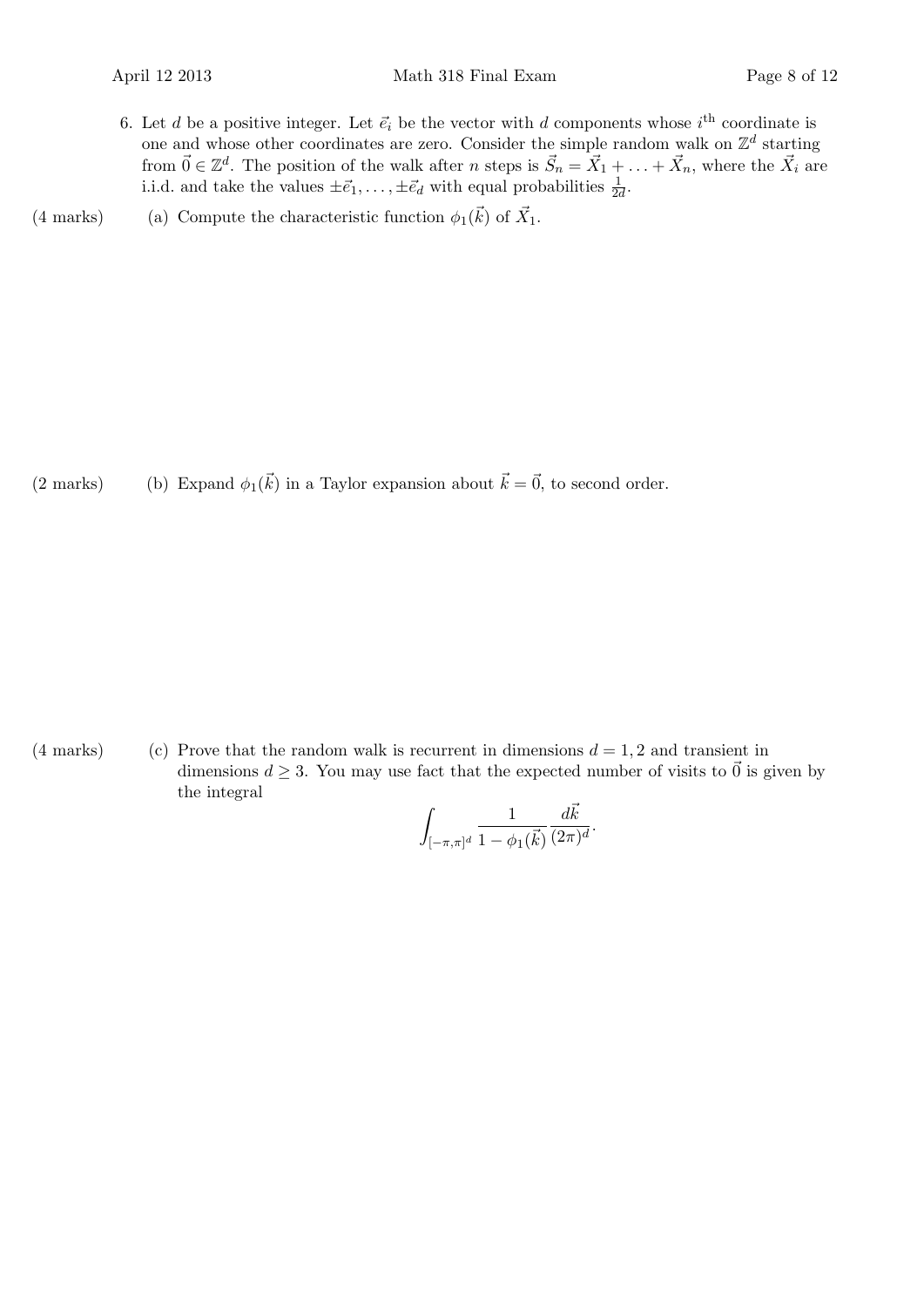- 7. Smith has four umbrellas which he leaves at home and at the casino. Each trip between the two locations, he takes an umbrella if it is raining and there is one at his starting location, and he never takes an umbrella if it is not raining. It rains independently each trip with probability *p*.
- (3 marks) (a) Let  $X_n$  be the number of umbrellas at his current location at the start of the  $n^{\text{th}}$  trip. This defines a Markov Chain. Draw its transition diagram.

(4 marks) (b) Determine the stationary distribution of this Markov Chain.

(3 marks) (c) In the long run, what fraction of trips does Smith get wet?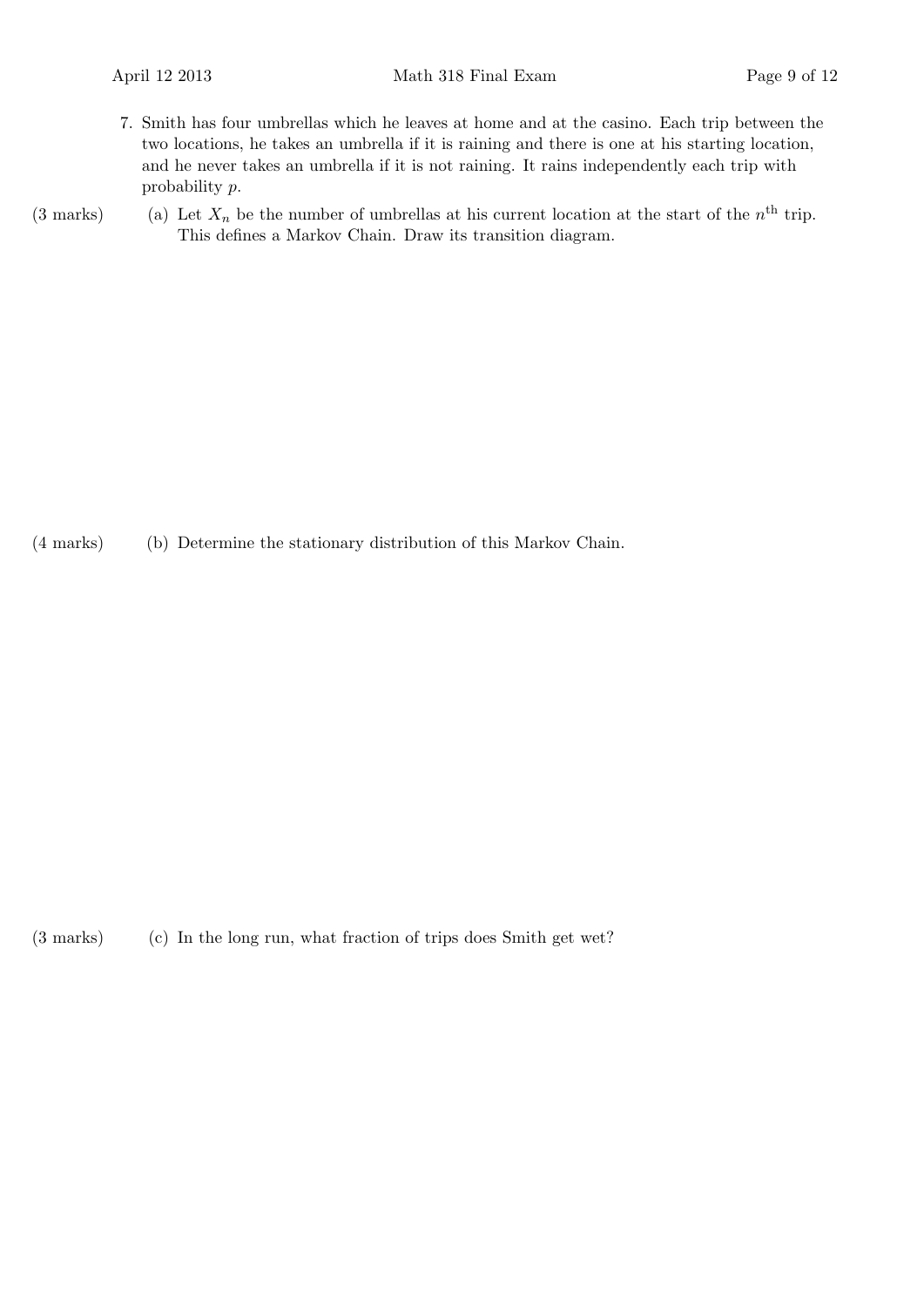(3 marks) 8. Suppose that whether it rains tomorrow depends on the weather yesterday and today. Specifically, suppose that if it rained both yesterday and today then the probability of rain tomorrow is 0*.*7; if it rained today but not yesterday then it will rain tomorrow with probability 0*.*5; if it rained yesterday but not today then it will rain tomorrow with probability 0*.*4; if it did not rain yesterday or today then it will rain tomorrow with probability 0*.*2. This can be formulated as a Markov Chain with state space:

state 0: it rained today and it rained yesterday,

state 1: it rained today but not yesterday,

state 2: it rained yesterday but not today,

state 3: it did not rain yesterday nor today.

What is the transition matrix for this Markov Chain?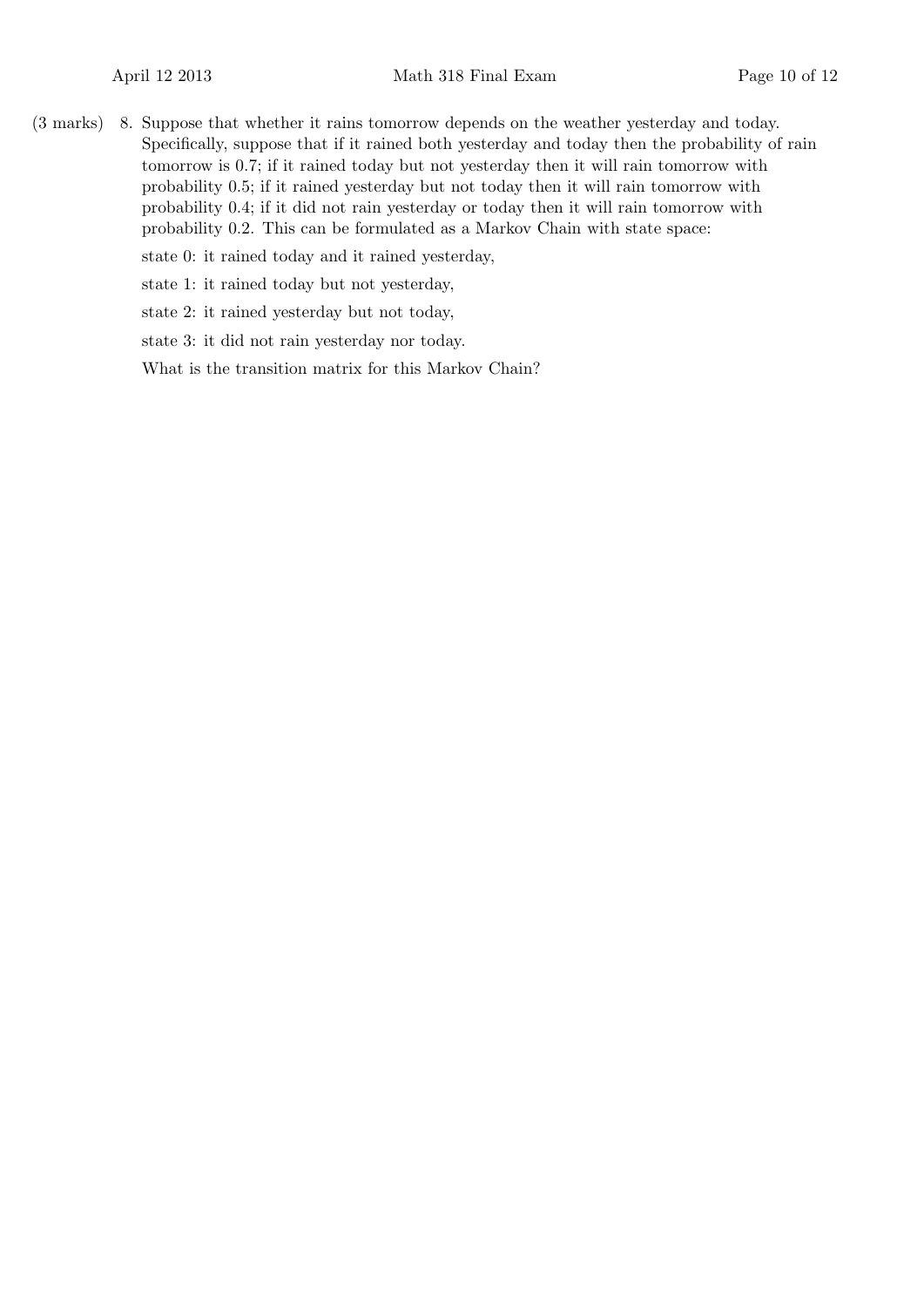- 9. Recall the "Ehrenfest coin chain" which is defined as follows. We consider *M* coins, each showing either Heads or Tails. At each time step, one of the coins is chosen uniformly at random and then flipped. The state of the chain is the number of Heads among the *M* coins, i.e.,  $X \in \{0, 1, \ldots, M\}$  denotes the state in which *X* coins are Heads and  $M - X$  coins are Tails. Assume you are given an Octave function called nextStepEhr(X*,* M) which returns the (random) state at time 1 for the chain with *M* coins which is in state *X* at time 0.
- (4 marks) (a) Write Octave code to generate variables  $t_{M,i}$ , for  $1 \leq M \leq 15$  and  $1 \leq i \leq 50$ , all independent and defined by

 $t_{M,i} =$  number of steps it takes for a simulated chain with *M* coins and started from state 0 to return to state 0.

(If you can't remember the syntax, explain in pseudocode.)

(3 marks) (b) For  $1 \leq M \leq 15$ , let  $t_M = \frac{1}{50}$  $\frac{1}{50} \sum_{i=1}^{50} t_{M,i}$ . What do you expect a plot of log  $t_M$  as a function of *M* to look like? Justify your answer. *Hint.* Recall that the stationary distribution for the chain with *M* coins is  $\text{Bin}(M, \frac{1}{2})$ .